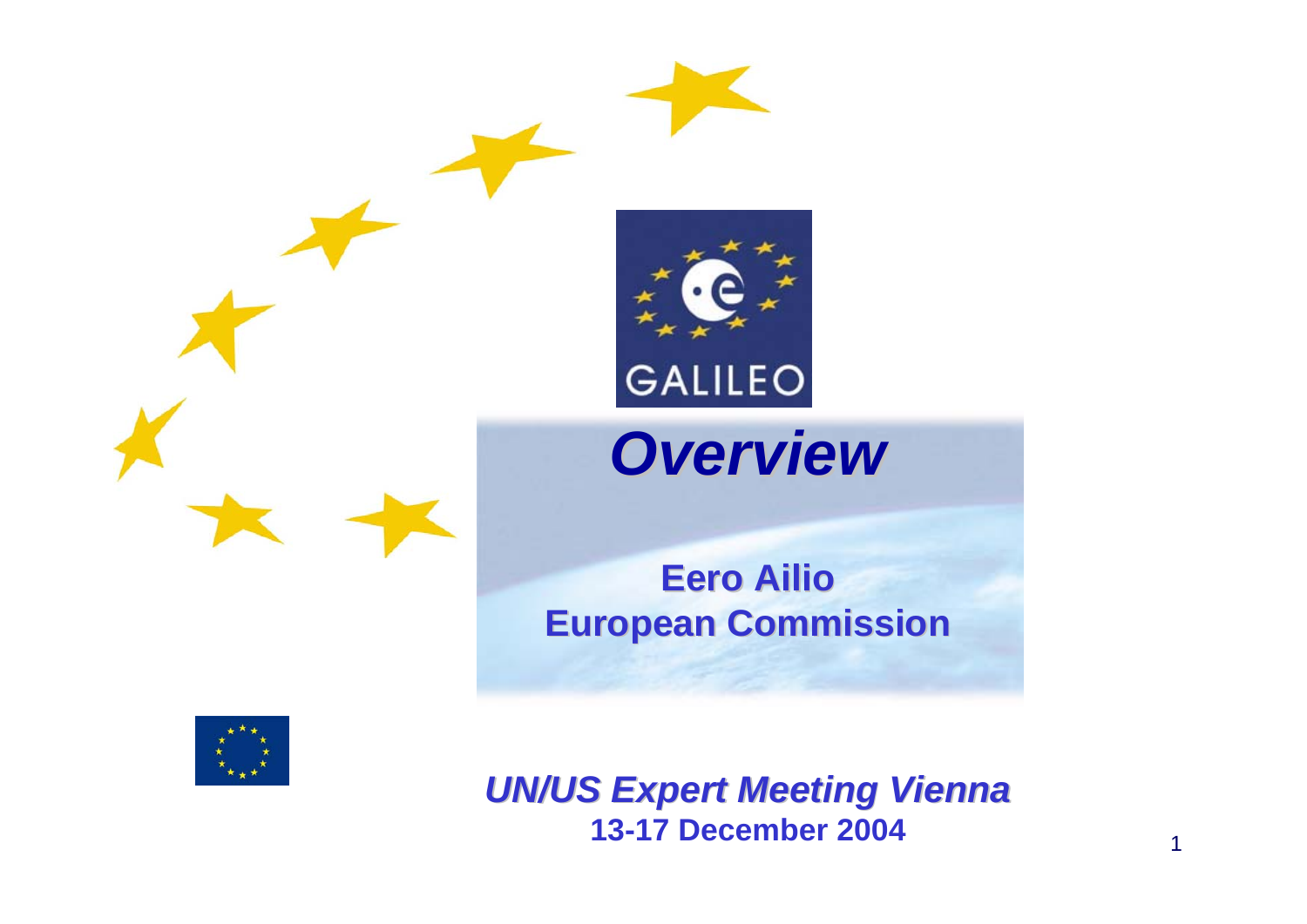

### **timing**

- **Galileo key features**
- **Services**
- •**Galileo+GPS**
- **International**
- **Public Private Partnership**

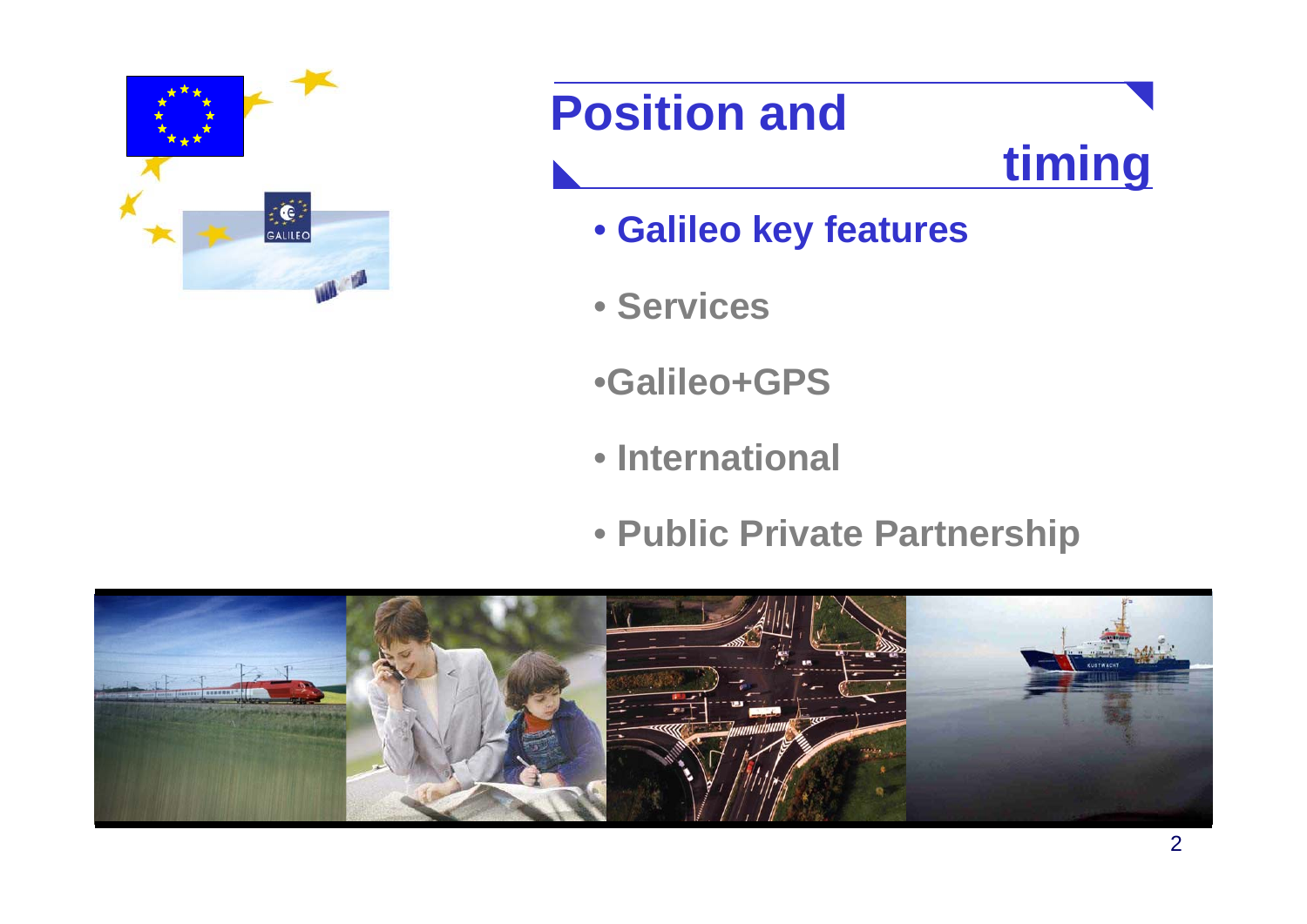

# **Galileo: Key features**

- **1. Market oriented**
- **2. Autonomous**
	- $\blacktriangleright$ *Galileo will be a complete, self-standing system*
- **3. Interoperable with GPS**
- **4. Available globally**
- **5. Accountable**
	- ¾*Galileo will incorporate full service and performance monitoring and will be able to warn users of service deficiencies, including a real-time "integrity" network*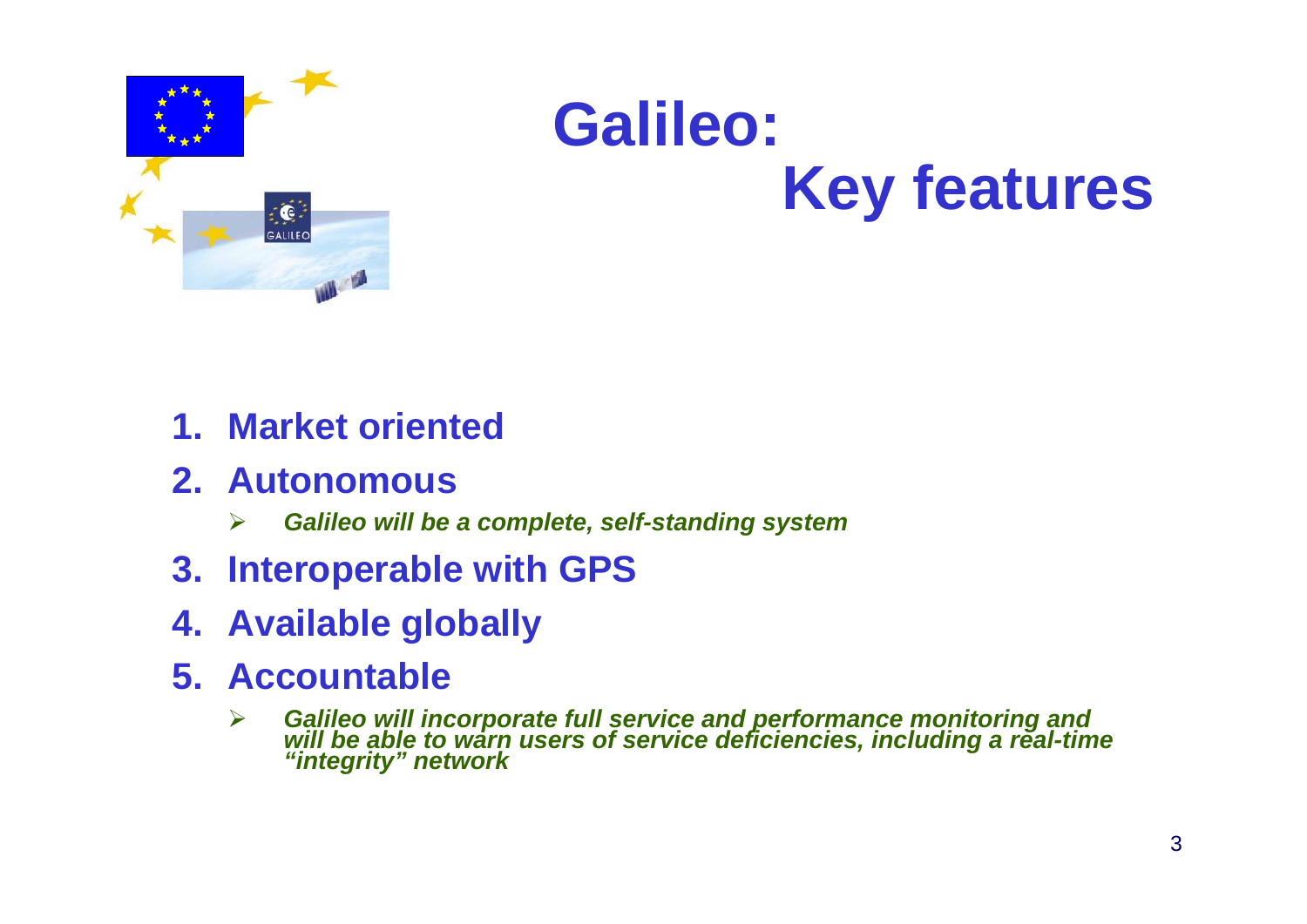

#### **Galileo infrastructure**

- **a constellation (30 satellites)**
- **local elements**

#### <sup>⇒</sup>**positioning and timing services**



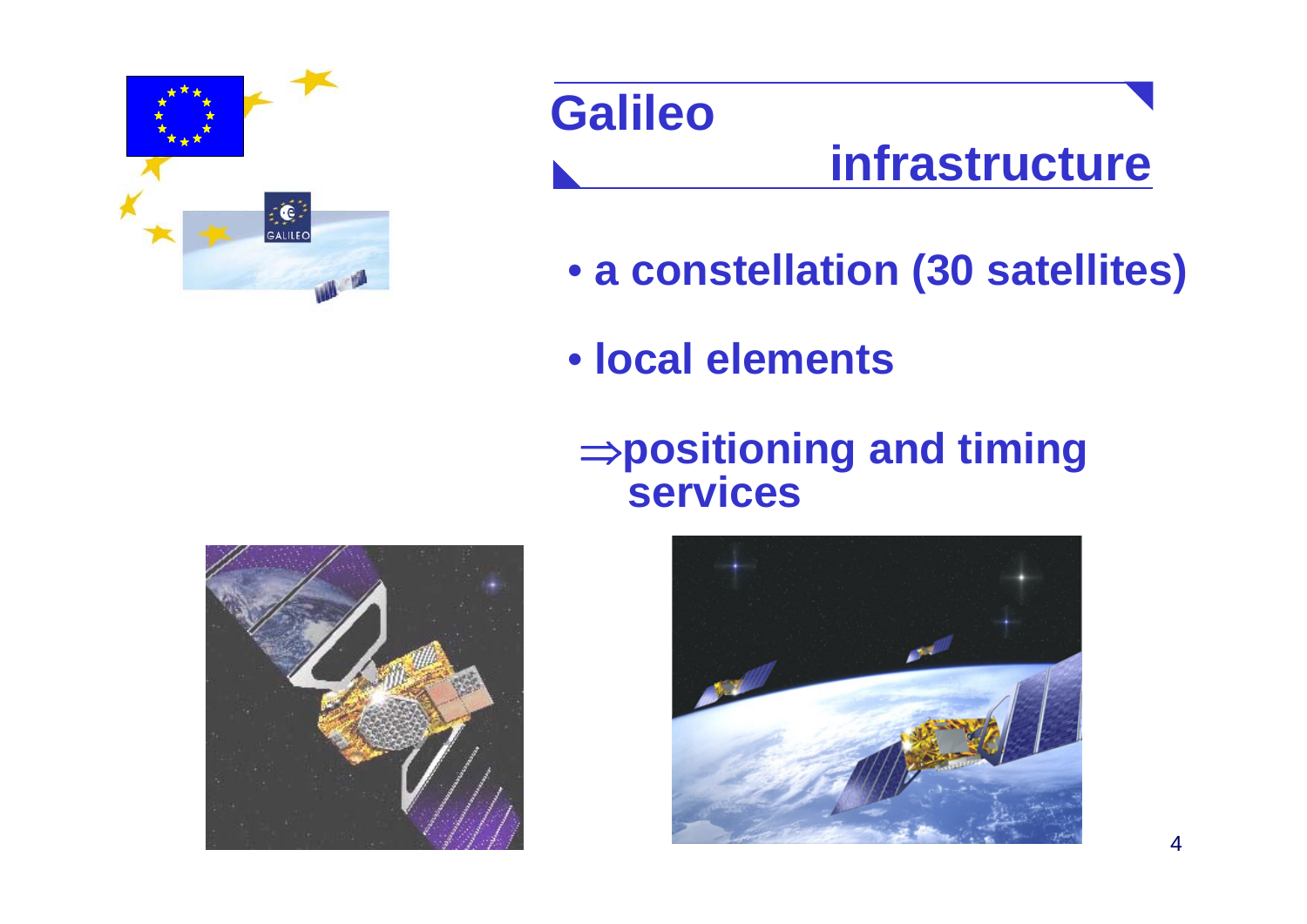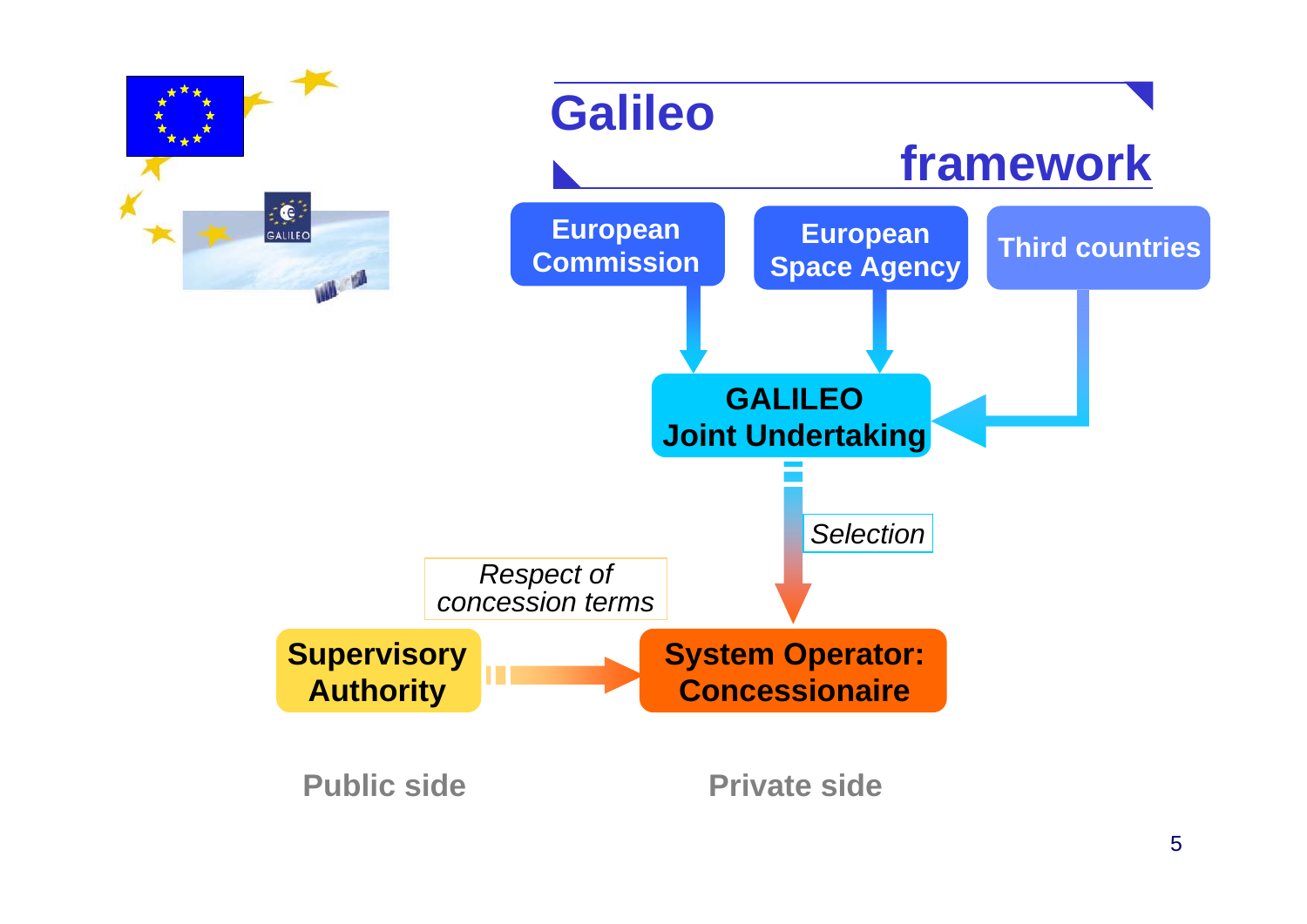



- **World markets**
- **Galileo**
- **Services**
- **International**
- **Public Private Partnership**

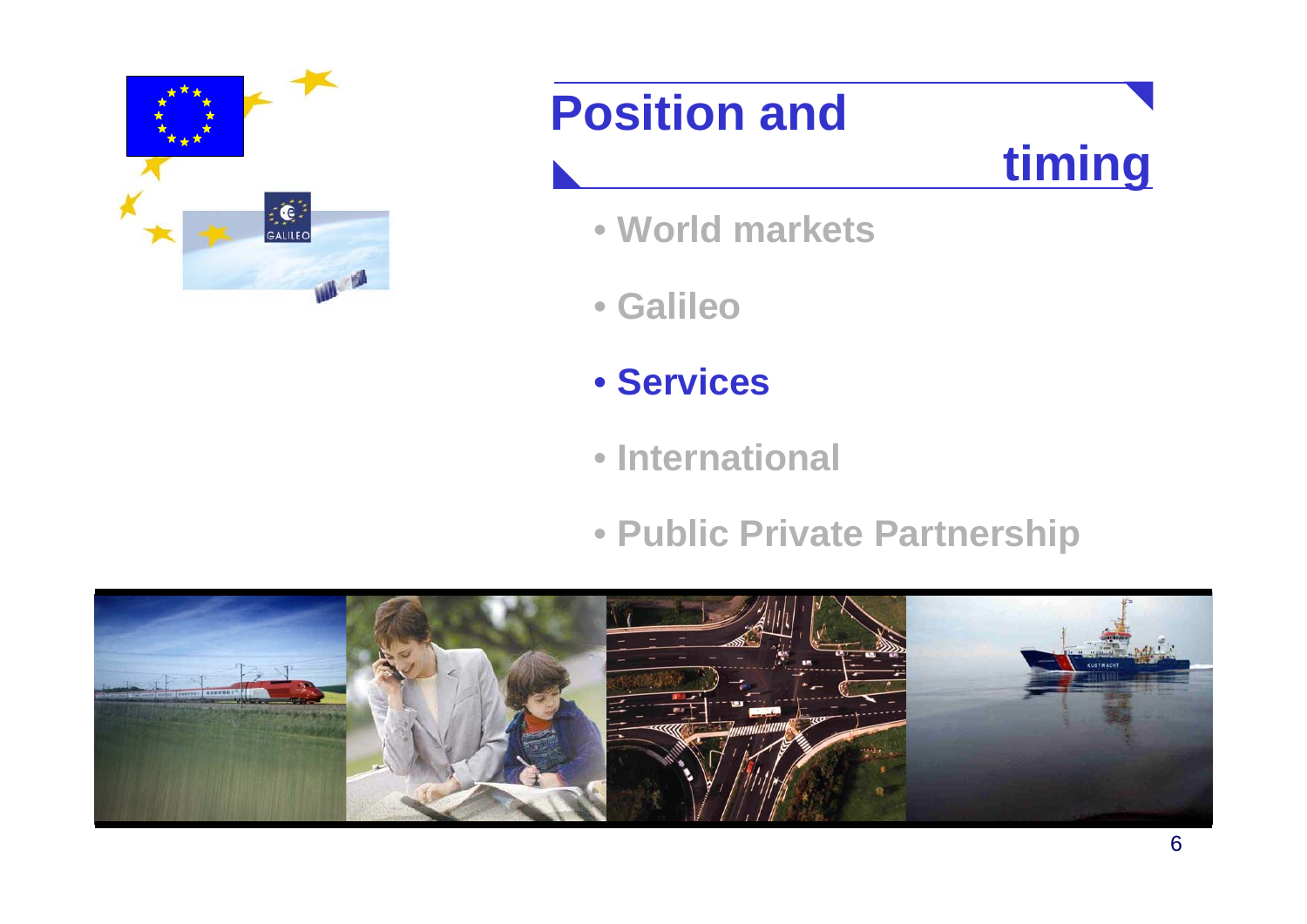

**Free to air; Mass market; Simple** 

**positioning and timing**

**Encrypted; High accuracy; Guaranteed service**

| <b>Z</b> | <b>Open Access</b>    |
|----------|-----------------------|
|          | <b>Commercial</b>     |
|          | <b>Safety of Life</b> |

 $\cdot 1$ 

**Public Regulated**

**Open Service + Integrity and Authentication of signal**

**Encrypted; Integrity; Continuous availability**



**Search and Rescue**

**Near real-time; Precise; Return link feasible**

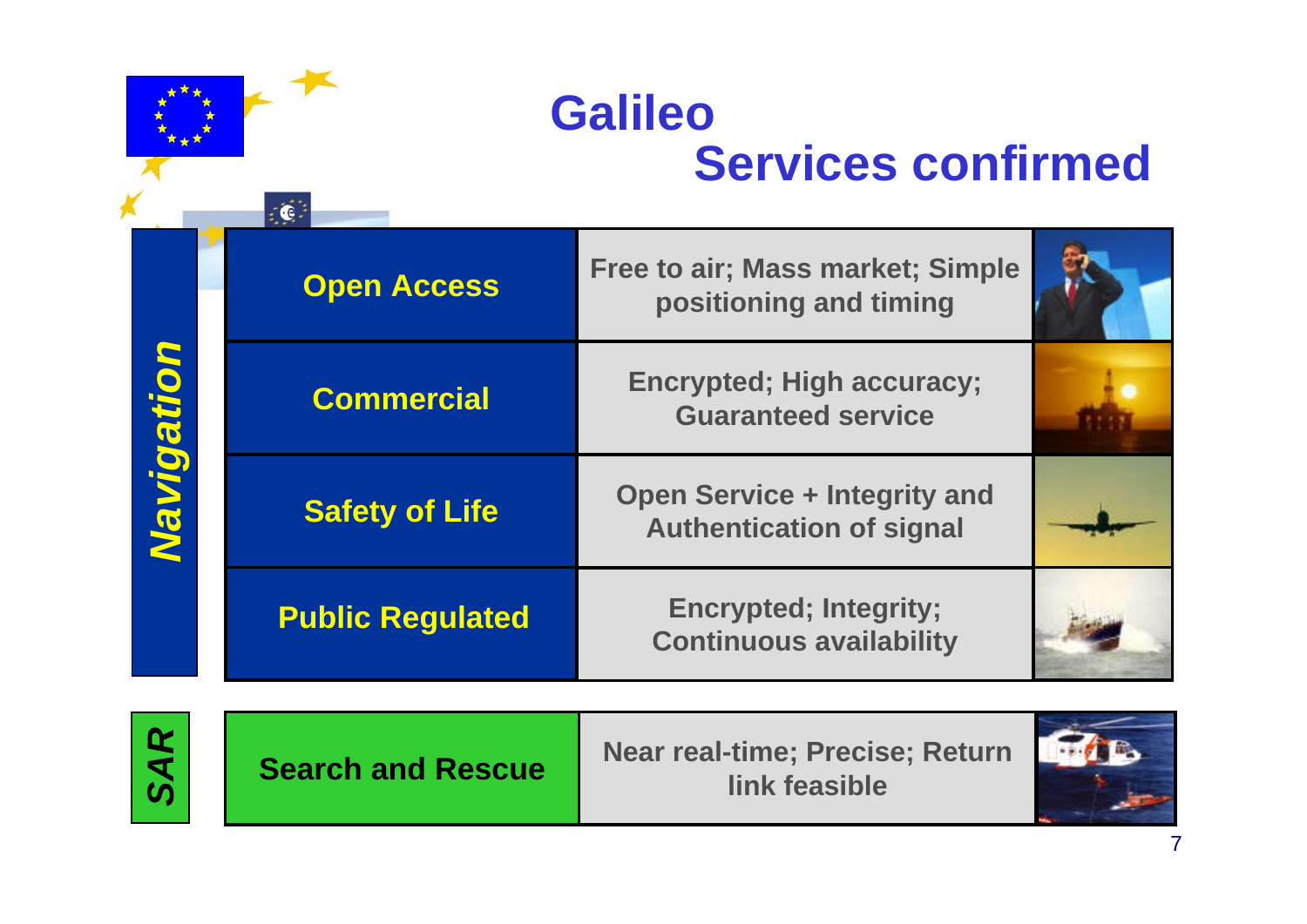



- **World markets**
- **Galileo**
- **Services**
- **International**
- **Public Private Partnership**

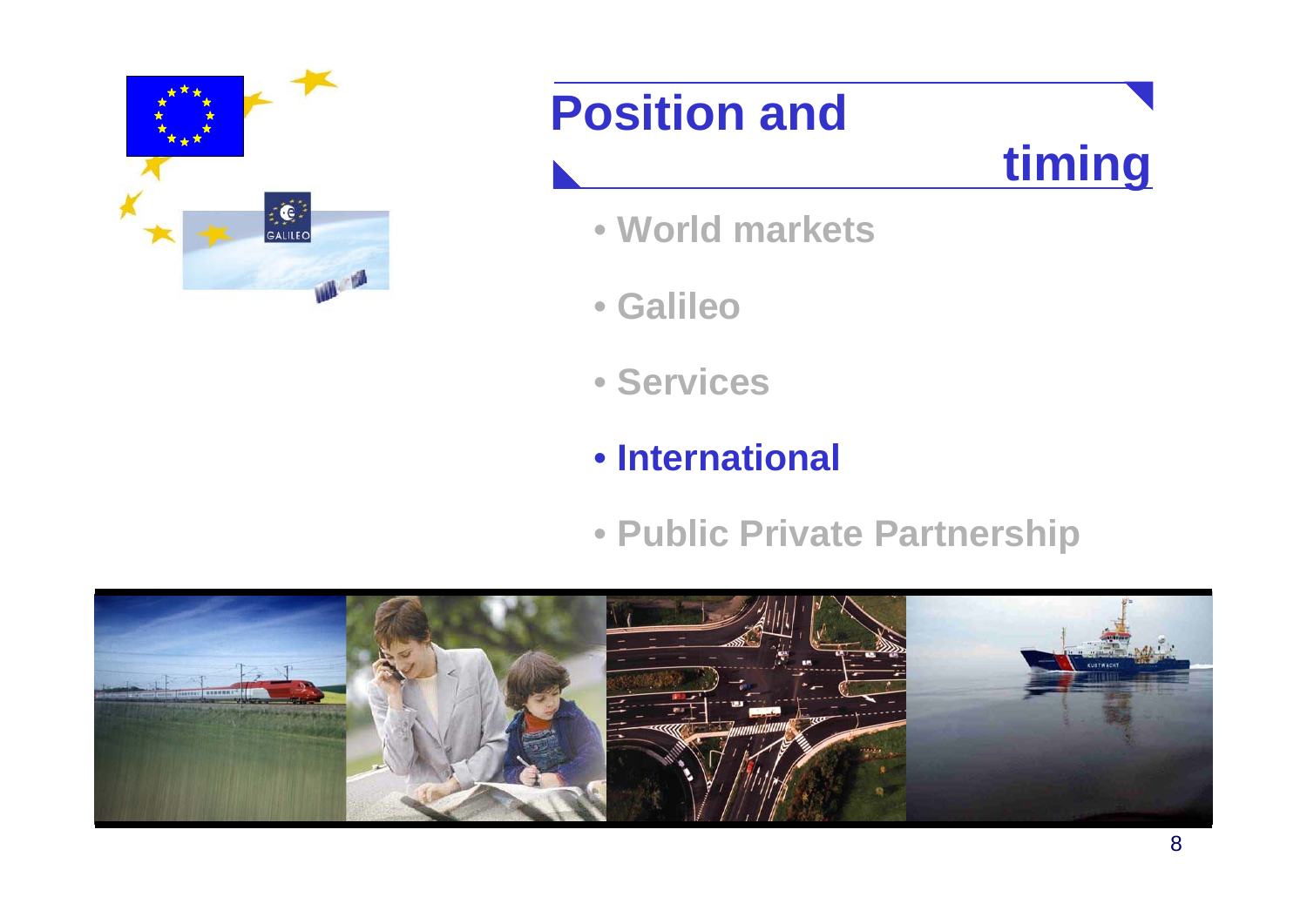

*Long and challenging negotiations successfully concluded leading to signature of the EU-US Agreement on June 26th 2004 at Dromoland Castle, Ireland*

#### **Galileo-GPS***:*  **Compatibility**

•Full interoperability and compatibility Galileo and GPS

•Galileo+GPS = world standard for civil **GNSS** 

•Equivalent protection of Galileo PRS & GPS Mcode

•Signals: common baseline modulation + optimisation possibilities

•Joint broadcasting of GPS/Galileo time offsets

•Trade non-discrimination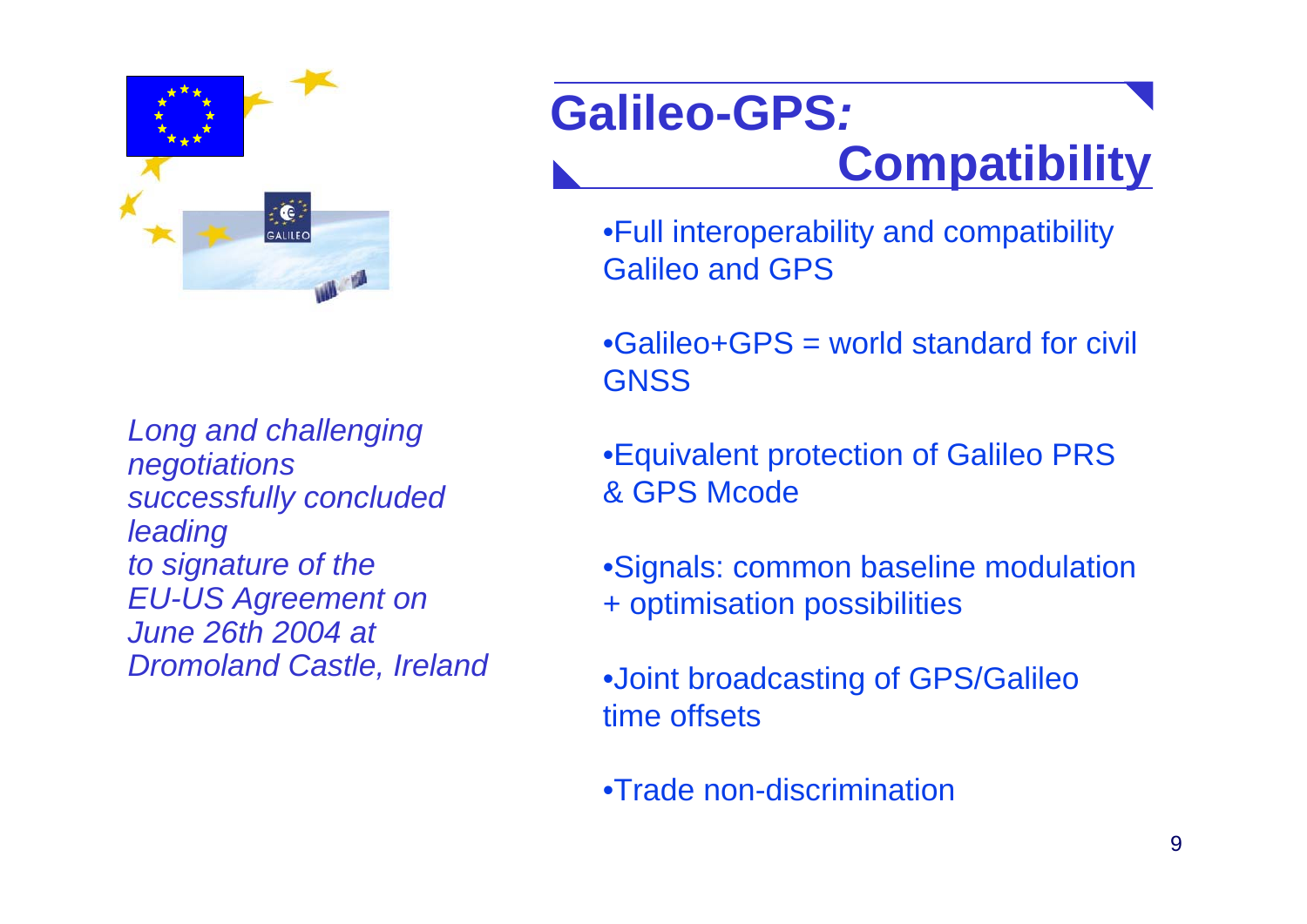

# **GNSS Improvements**

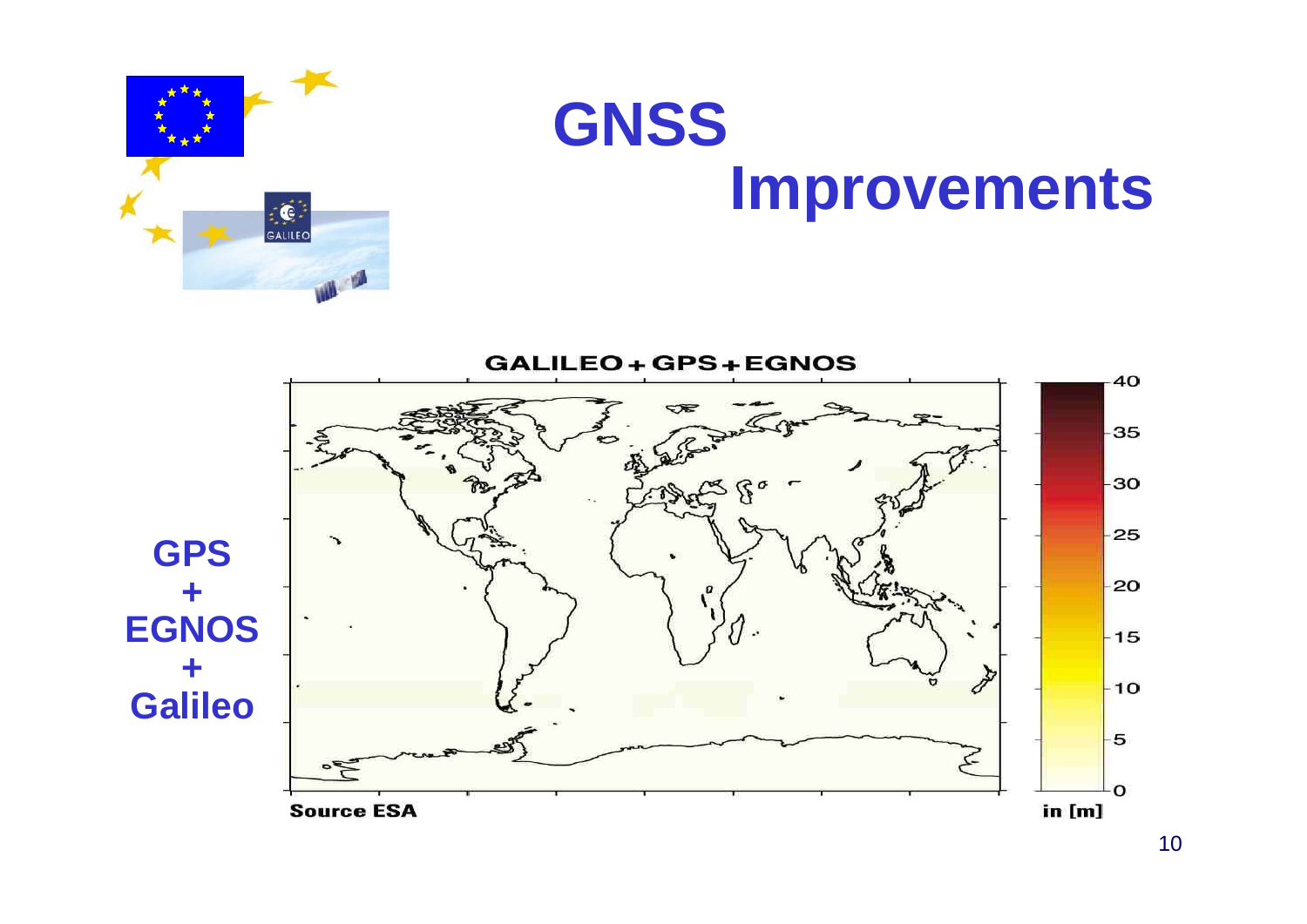

#### **Perspective:**

- **Worldwide Markets**
- **Local-Regional Infrastructures**
- **Global Standards**
- **Products Certification**
- **Financing**

#### **GalileoInternational in 2005**

|                    | <b>Signed</b> | <b>In Progress</b> | <b>Prelimininary</b><br><b>Talks</b> |
|--------------------|---------------|--------------------|--------------------------------------|
| <b>U.S.A.</b>      | $\checkmark$  |                    |                                      |
| <b>China</b>       | $\checkmark$  |                    |                                      |
| <b>Israel</b>      | $\checkmark$  |                    |                                      |
| <b>India</b>       |               | $\checkmark$       |                                      |
| <b>Canada</b>      | <b>ESA</b>    |                    |                                      |
| <b>Russia</b>      |               | $\checkmark$       |                                      |
| <b>Ukraine</b>     |               | $\checkmark$       |                                      |
| <b>Brazil</b>      |               |                    |                                      |
| <b>South Korea</b> |               |                    |                                      |
| <b>Morocco</b>     |               |                    |                                      |
| <b>Argentina</b>   |               |                    | $\checkmark$                         |
| <b>Chile</b>       |               |                    | $\checkmark$                         |
| <b>Others</b>      |               |                    |                                      |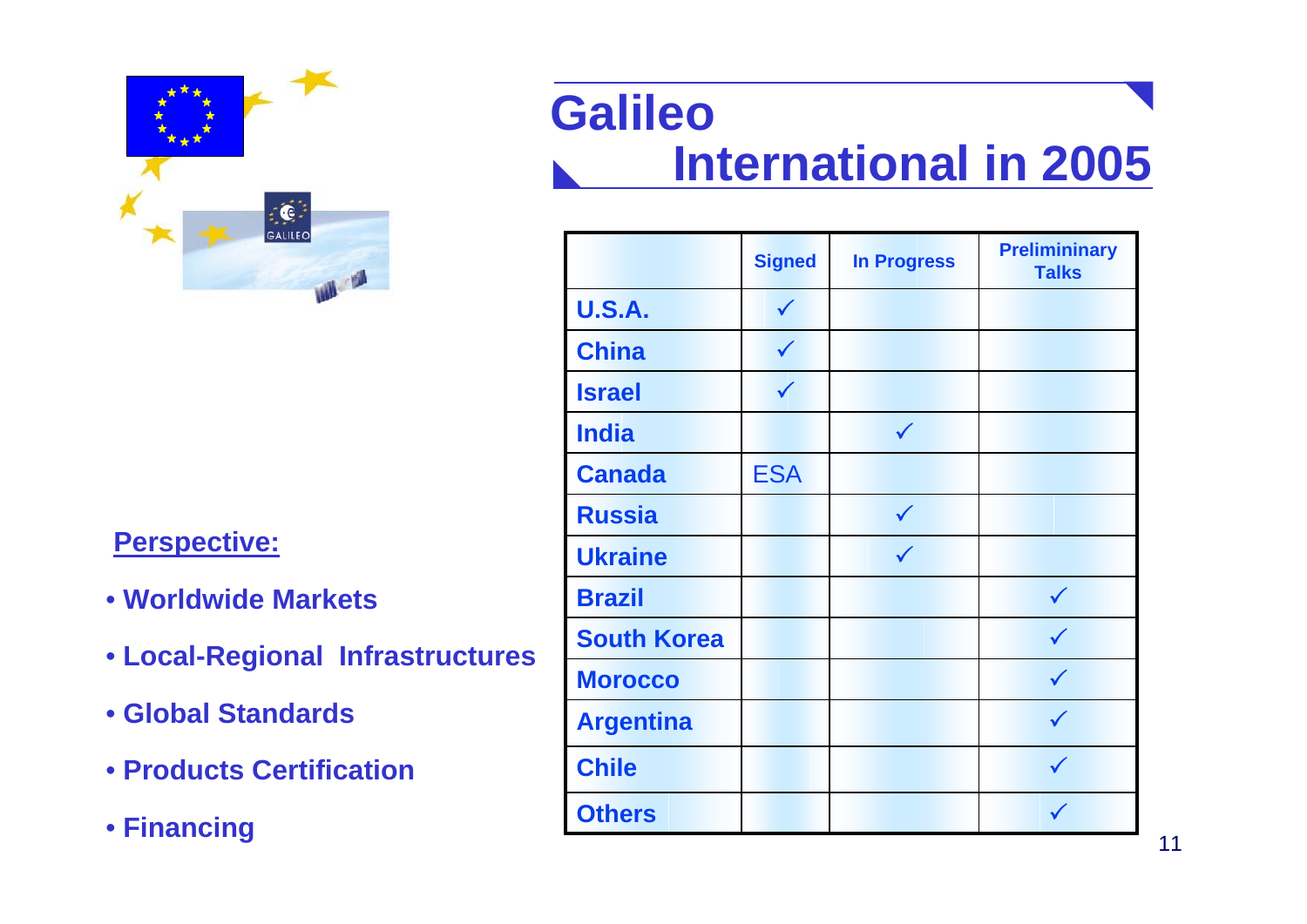



- **World markets**
- **Galileo**
- **Services**
- **International**
- **Public-Private Partnership**

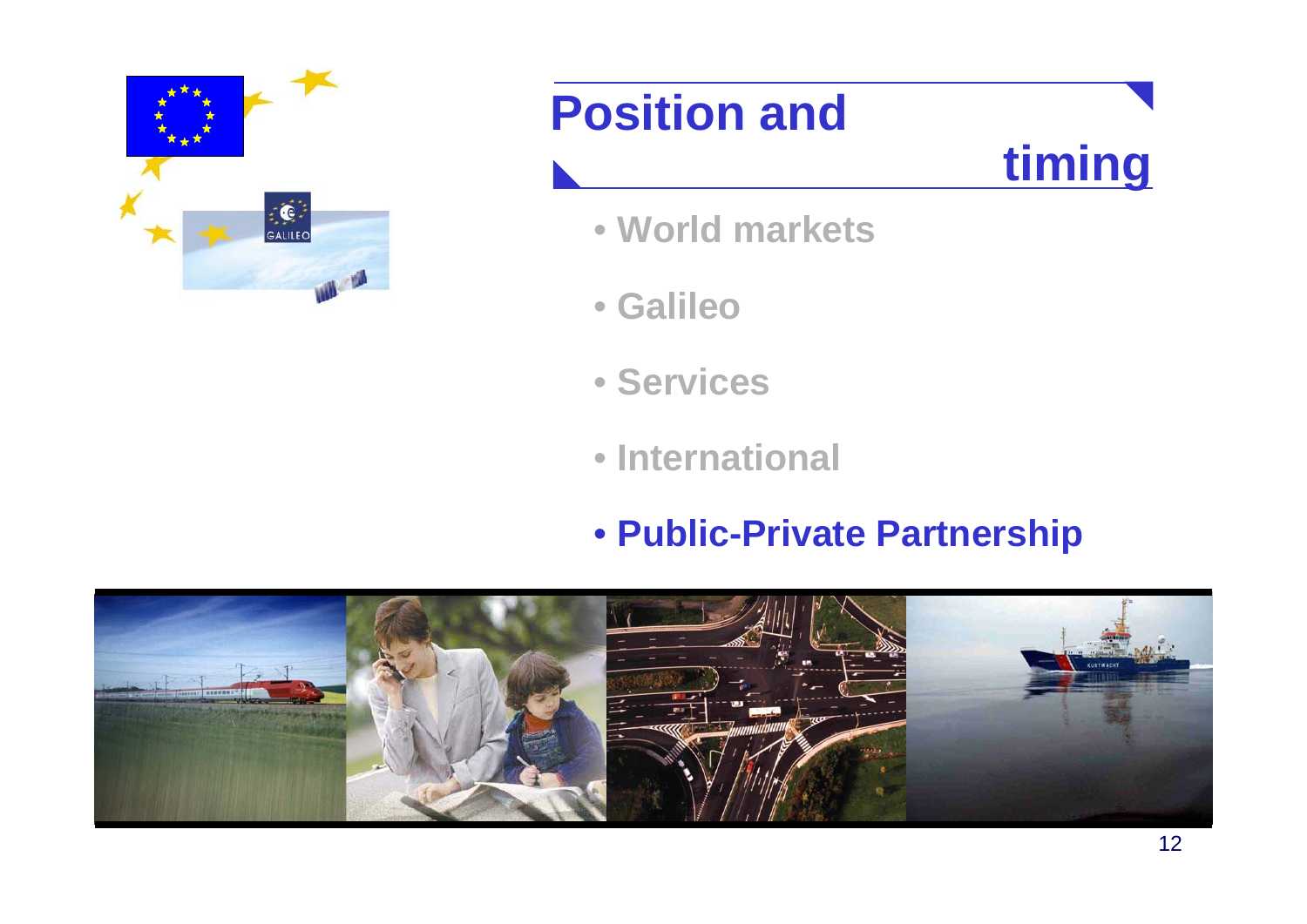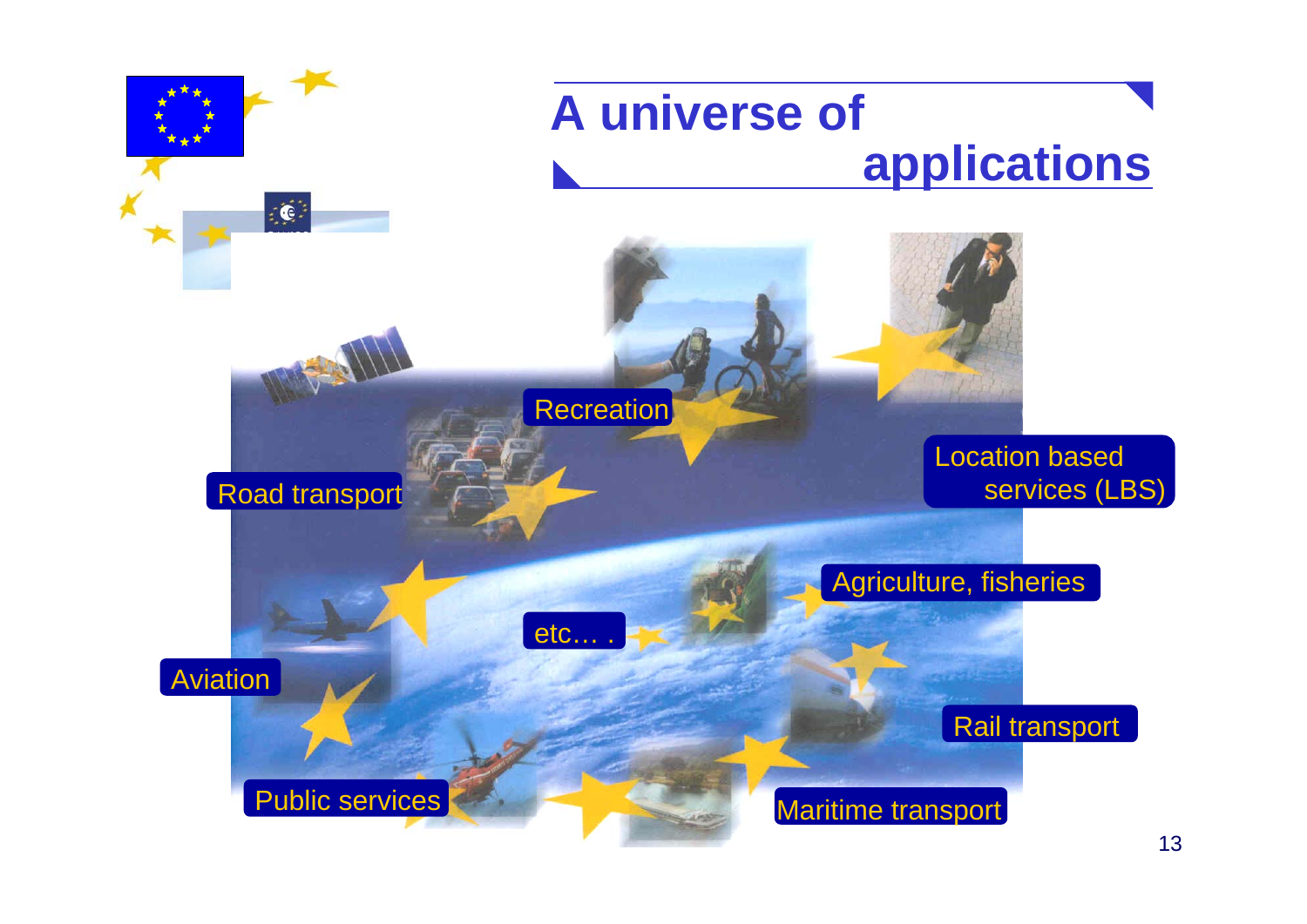

#### **Products**

#### **and services**

#### **In 2020, Worldwide Market**

• **€275 billions**

• **3 billion users**

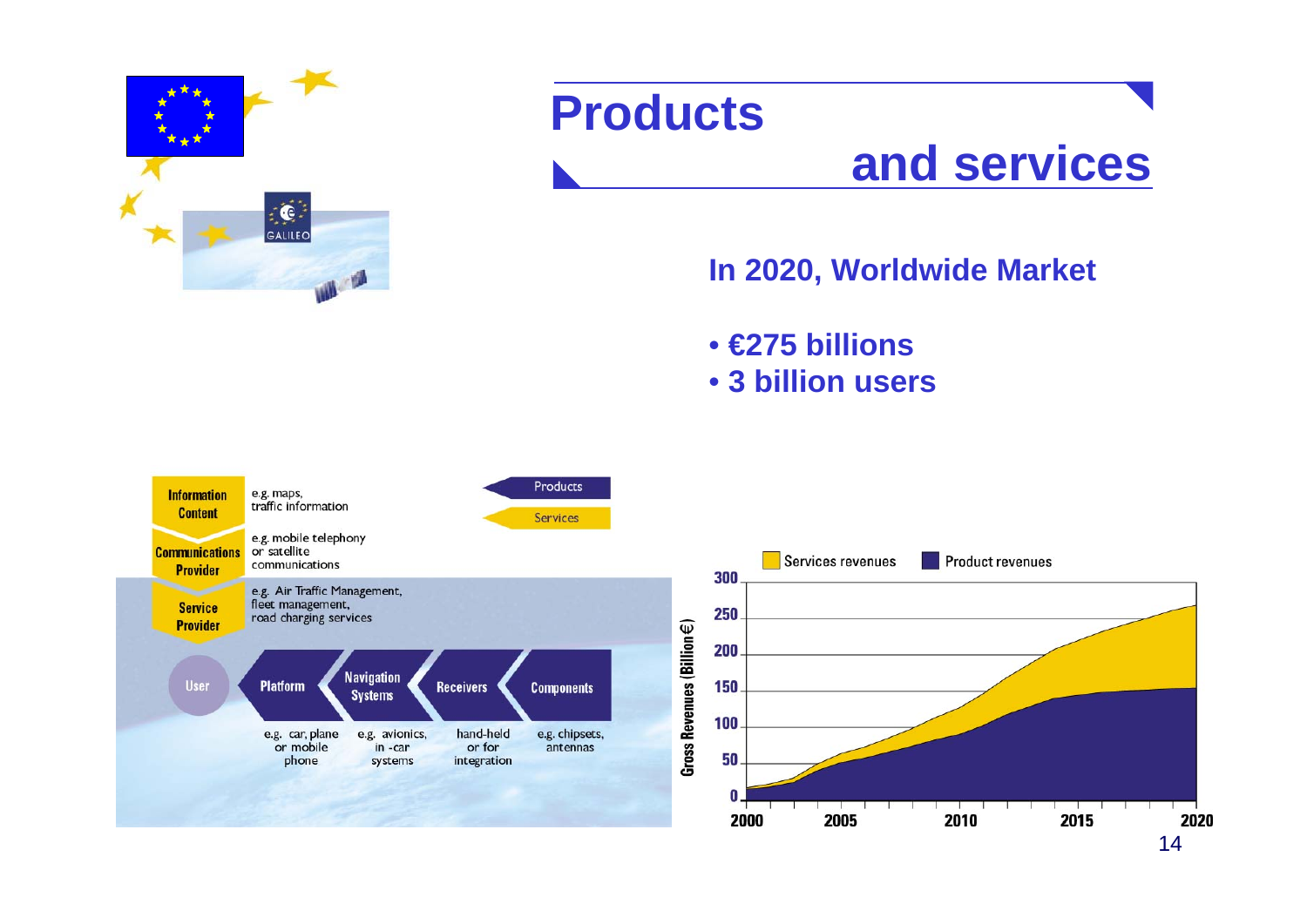

## **Galileo PPP:**

#### **Concession**

**Bids confirmed:**

- **services characteristics**
- **commercial viability**
- **financial robustness**



#### **Next steps:**

- **Selection of preferred bidder (risk allocation)**
- **Contract Negociations**

**BIDDER: Alcatel, Finmeccanica, Vinci BIDDER: Inmarsat, Eads, Thales**

• **20 year concession contract**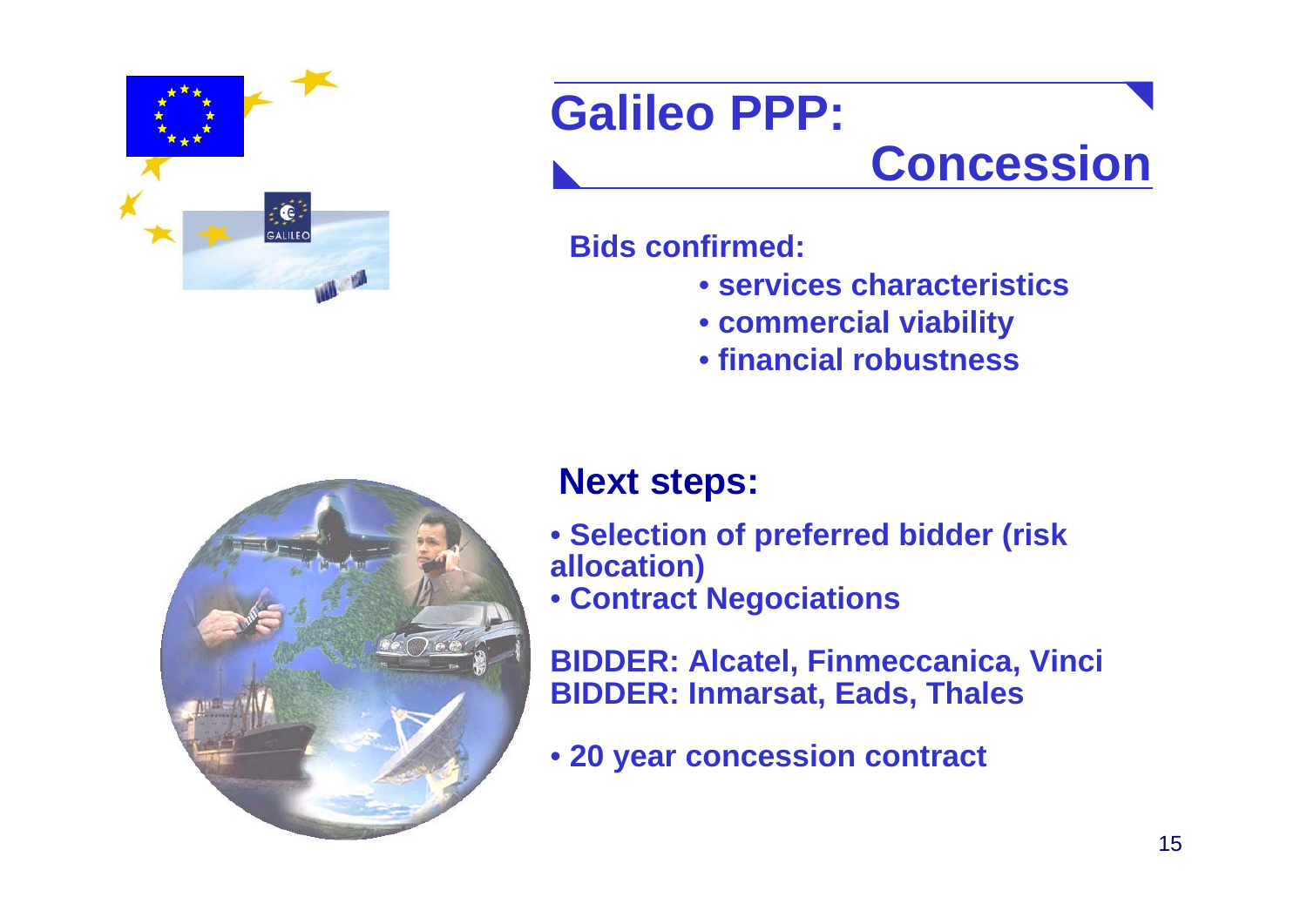

#### **Galileo management: Supervisory Authority**

- **Progressive start of European GNSS Supervisory Authority**
- **Replace Joint Undertaking**
- **Tasks:**
- **owner of Galileo assets**
- **represent public sector interests towards the concession holder**
- **safety and security**

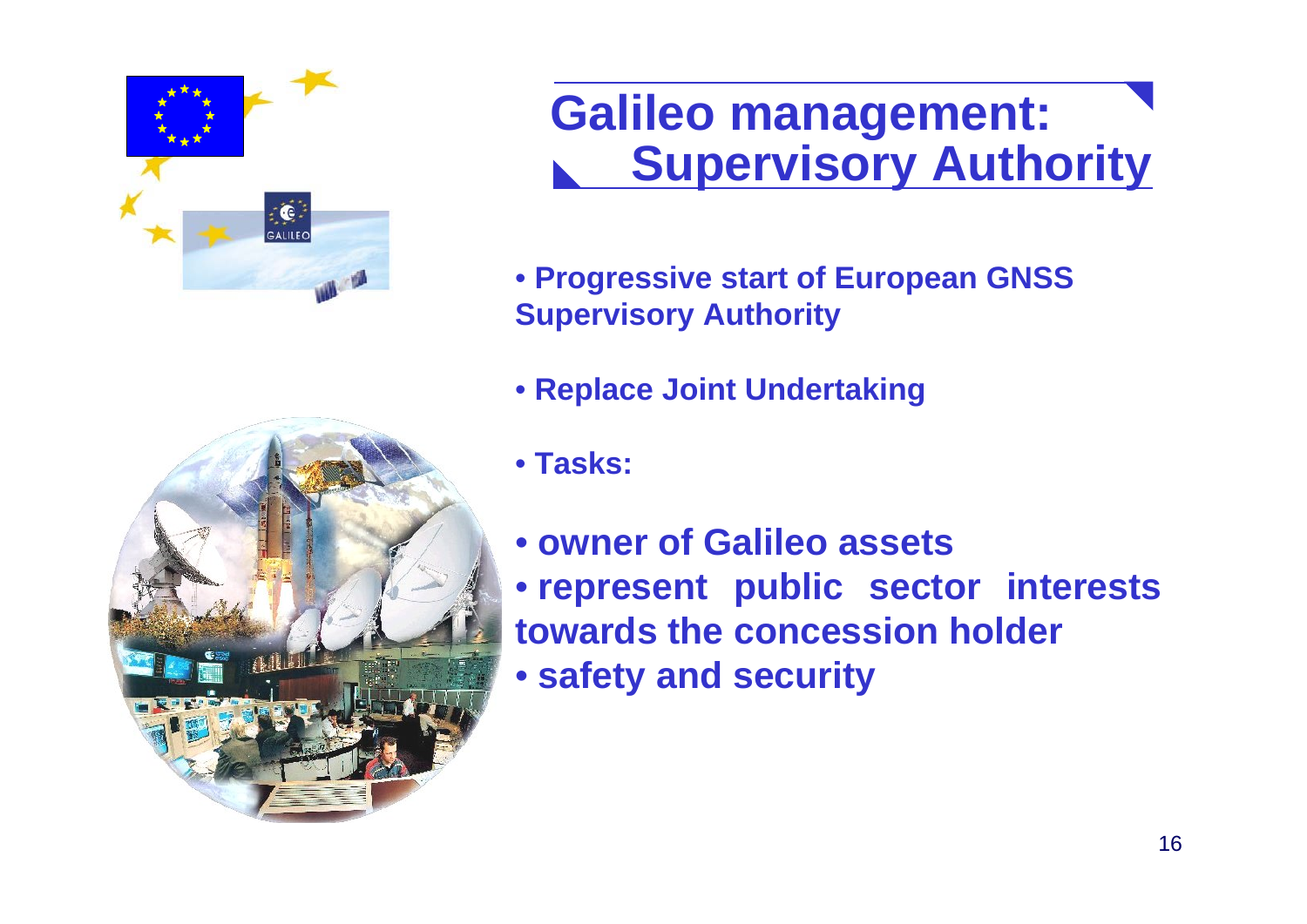

### **Galileo**

#### **Research**

- **100 MEuro / 6th Framework Programme**
- **First Call: 7 contracts running**
- **Second Call:** 
	- **User Segment**
	- **Projects for different User Communities**
	- **Projects for Technological development**
	- **Mission Consolidation**
	- **Innovation and international cooperation**
- **Third Call**
- **Non-EU Countries may participate**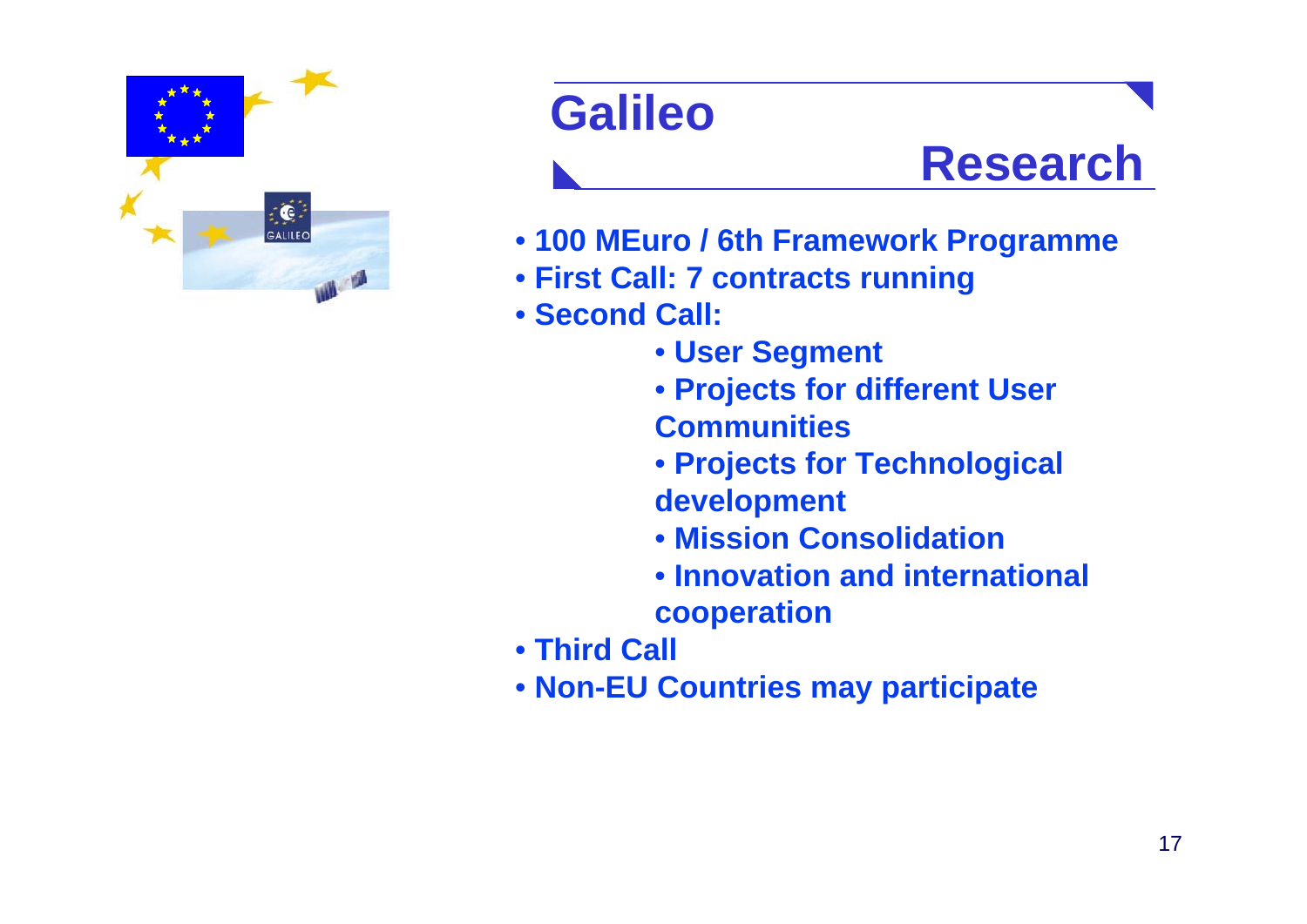

#### **Galileo first step: EGNOS**

- **Operational Readiness Review under completion 2005**
- **EGNOS optimal integration into GALILEO**
- **EGNOS evolution, extensions and export**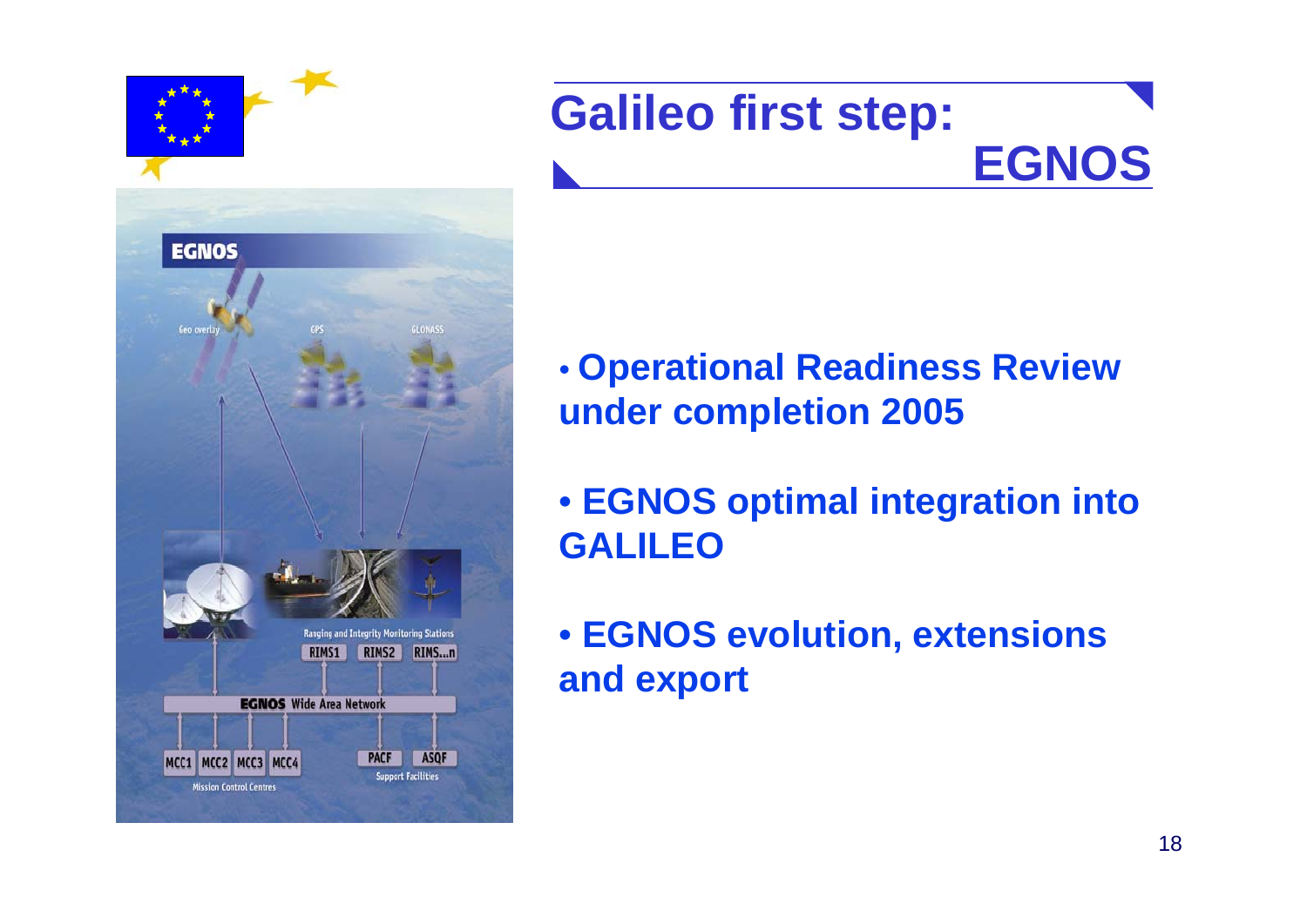

## **Overall Planning**

| 48 months                                                                             |                          | 24 months                                                       | 20 years                                    |                       |  |
|---------------------------------------------------------------------------------------|--------------------------|-----------------------------------------------------------------|---------------------------------------------|-----------------------|--|
| <b>Development and Validation</b>                                                     |                          | <b>Deployment</b>                                               | <b>Operations and Maintenance</b>           |                       |  |
|                                                                                       | 1.2 Billion €            | 2.2 Billion €                                                   |                                             | 220 Million €per year |  |
| 1 Test Satellite & 4 Operational<br><b>Satellites</b><br><b>Ground Infrastructure</b> |                          | <b>26 Satellites</b><br><b>Ground</b><br><b>Infrastructure</b>  | <b>Routine Operations and Replenishment</b> |                       |  |
| EC/ESA                                                                                | <b>Joint Undertaking</b> | <b>GALILEO Concessionaire / Supervisory</b><br><b>Authority</b> |                                             |                       |  |